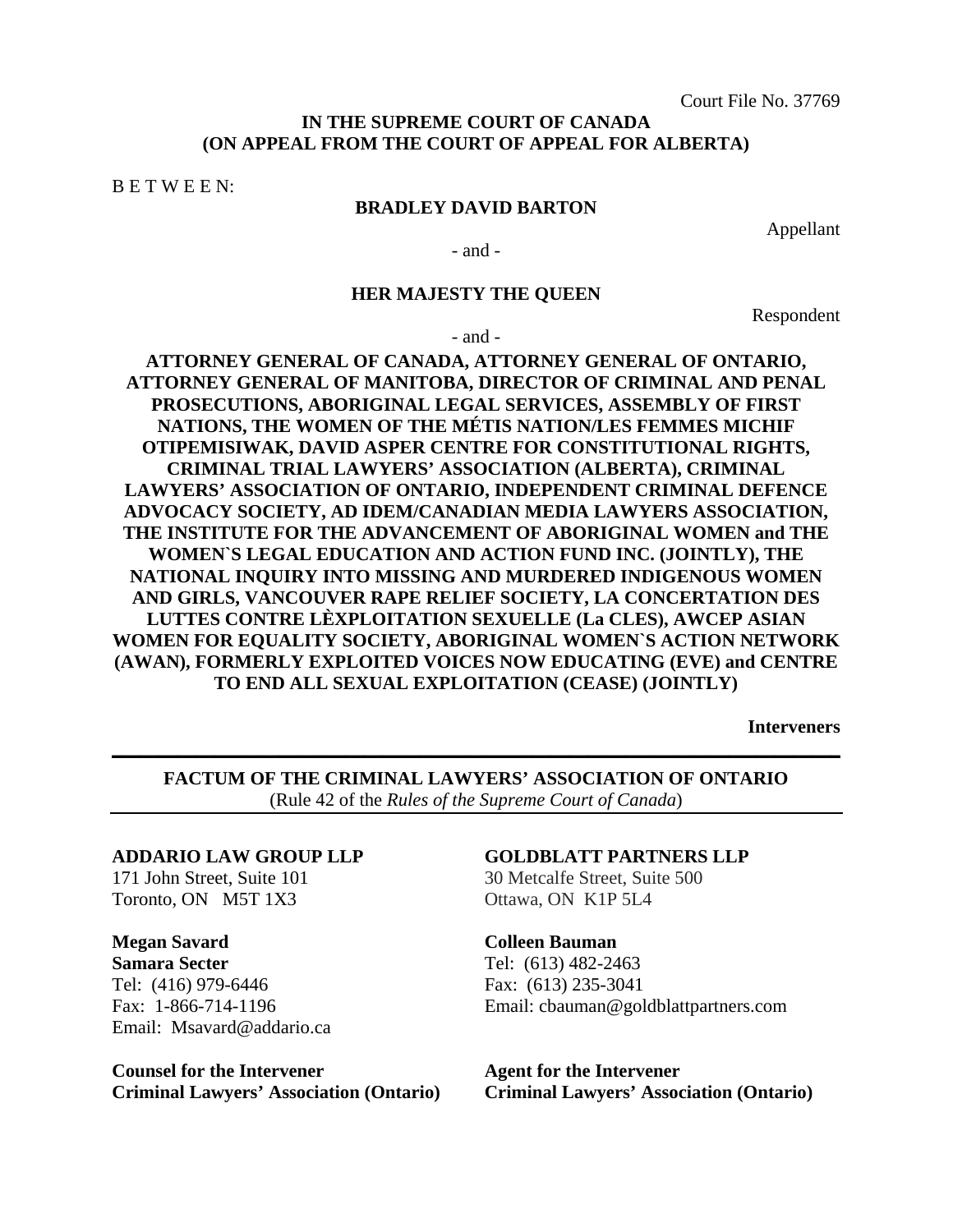#### **ORIGINAL TO: THE REGISTRAR SUPREME COURT OF CANADA**

#### **BOTTOS LAW GROUP**

10226 – 104 Street NW  $4<sup>th</sup>$  Floor Edmonton, AB T5J 1B8

### **Dino Bottos**

**Peter Sankoff**  Tel: (780) 421-7001 Fax: (780) 421-7031 Email: dbottos@bottoslaw.ca

#### **SUPREME ADVOCACY LLP**

100 – 340 Gilmour Street Ottawa, ON K2P 0R3

# **Eugene Meehan, Q.C.**

Tel: (613) 695-8855 Fax: (613) 695-8580 Email: emeehan@supremeadvocacy.ca

### **Counsel for the Appellant**

### **Agent for the Appellant**

### **ATTORNEY GENERAL OF ALBERTA**

Department of Justice Crown Prosecution Service, Appeal Branch 9833 – 109 St NW,  $3<sup>rd</sup>$  Floor Edmonton, AB T5K 2E8

## **Joanne B. Dartana**

**Christine Rideout**  Tel: (780) 422-5402 Fax: (780) 422-1106 Email: joanne.dartana@gov.ab.ca

**Counsel for the Respondent** 

# **ATTORNEY GENERAL OF CANADA Department of Justice**

50 O'Connor Street Suite 500 Ottawa, ON K1A 0H8

# **Christopher Rupar**

Tel: (613) 670-6290 Fax: (613) 954-1920 Email: christopher.rupar@justice.gc.ca

**Counsel for the Intervener, Attorney General of Canada** 

# **GOWLING WLG (CANADA) INC.**

2600 - 160 Elgin Street Ottawa, ON K1P 1C3

# **D. Lynne Watt**

Tel: (613) 786-8695 Fax: (613) 788-3509 Email: lynne.watt@gowlingwlg.com

# **Agent for the Respondent**

**ATTORNEY GENERAL OF CANADA Department of Justice** 50 O'Connor Street Suite 500, Room 556 Ottawa, ON K1P 6L3

**Robert J. Frater, Q.C.**  Tel: (613) 670-6289 Fax: (613) 954-1920 Email: robert.frater@justice.gc.ca

**Agent for the Intervener, Attorney General of Canada**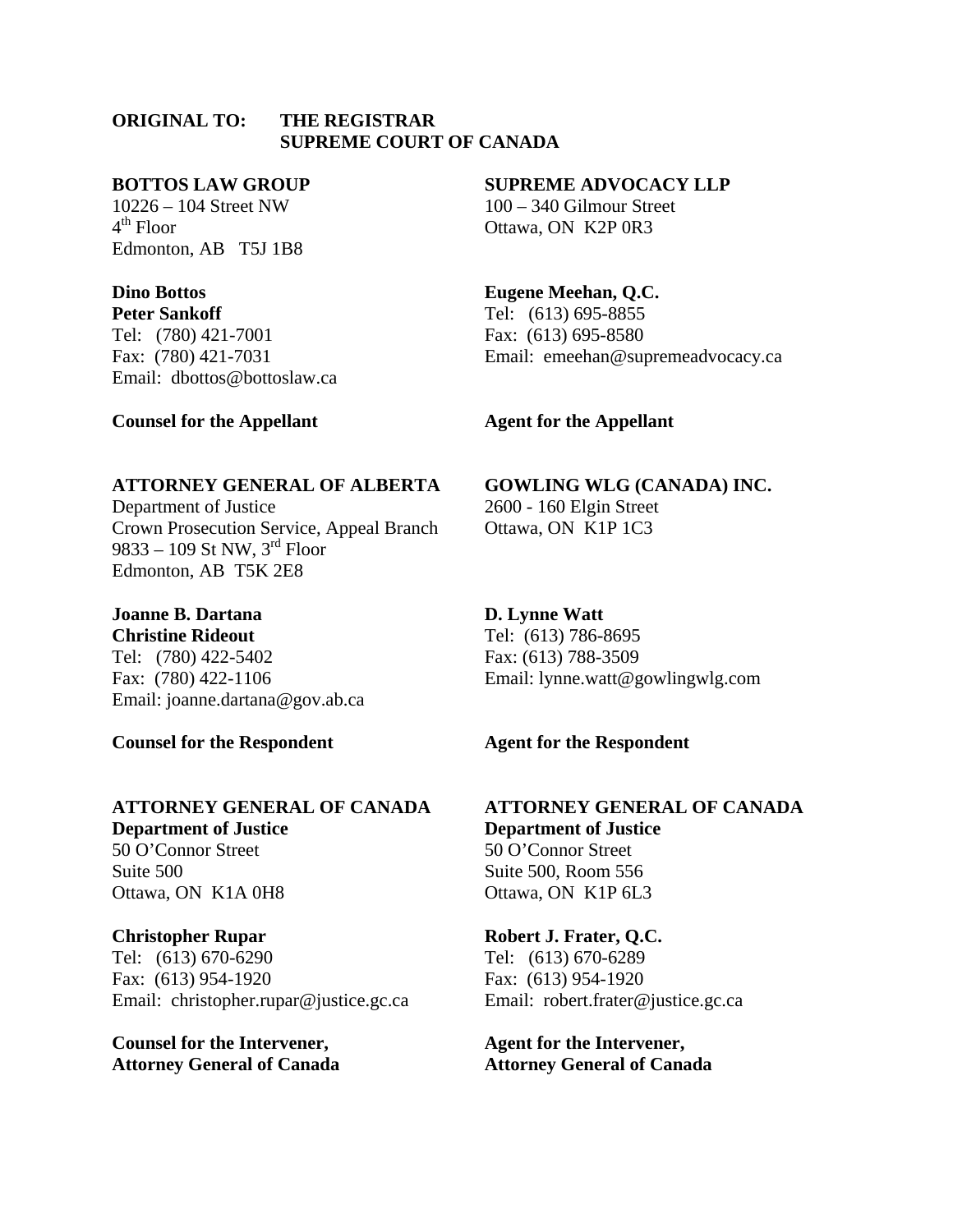### **ATTORNEY GENERAL OF ONTARIO**

Crown Law Office – Criminal  $10^{th}$  Floor – 720 Bay Street Toronto, ON M7A 2S9

# **Christine Barlett-Hughes Benita Wassenaar**

**Jessica Wolfe**  Tel: (416) 326-2351 Fax: (416) 326-4656 Email: christine.bartletthughes@ontario.ca

### **Counsel for the Intervener, Attorney General of Ontario**

### **BORDEN LADNER GERVAIS LLP**

World Exchange Plaza 100 Queen Street, Suite 1300 Ottawa, ON K2P 1J9

#### **Nadia Effendi**

Tel: (613) 237-5160 Fax: (613) 230-8842 Email: neffendi@blg.com

**Agent for the Intervener, Attorney General of Ontario** 

**ATTORNEY GENERAL OF MANITOBA**  510 – 405 Broadway Winnipeg, MB R3C 3L6

**Renée Lagimodière Jennifer Mann**  Tel: (204) 945-5778 Fax: (204) 945-1260 Email: renee.lagimodiere2@gov.mb.ca

**Counsel for the Intervener, Attorney General of Manitoba** 

## **DIRECTOR OF CRIMINAL AND PENAL PROSECUTIONS**

Complexe Jules-Dallaire 2828, boulevard Laurier Tour 1, bureau 500 Québec, QC G1V 0B9

#### **Andrej Skoko**

Tel: (418) 643-9059 ext: 21404 Fax: (418) 644-3428 Email: andrej.skoko@dpcp.gouv.qc.ca

**Counsel for the Intervener,** 

**GOWLING WLG (CANADA) INC.**  2600 - 160 Elgin Street Ottawa, ON K1P 1C3

**D. Lynne Watt**  Tel: (613) 786-8695 Fax: (613) 788-3509 Email: lynne.watt@gowlingwlg.com

**Agent for the Intervener, Attorney General of Manitoba** 

# **DIRECTEUR DES POURSUITES CRIMINELLES ET PÉNALES DU QUÉBEC** 17, rue Laurier Bureau 1.230 Gatineau, QC J8Z 4C1

**Sandra Bonanno**  Tel: (819) 776-8111 Fax: (819) 772-3986 Email: sandra.bonanno@dpcp.gouv.qc.ca

**Director of Criminal and Penal Prosecutions Director of Criminal and Penal Prosecutions Agent for the Intervener,**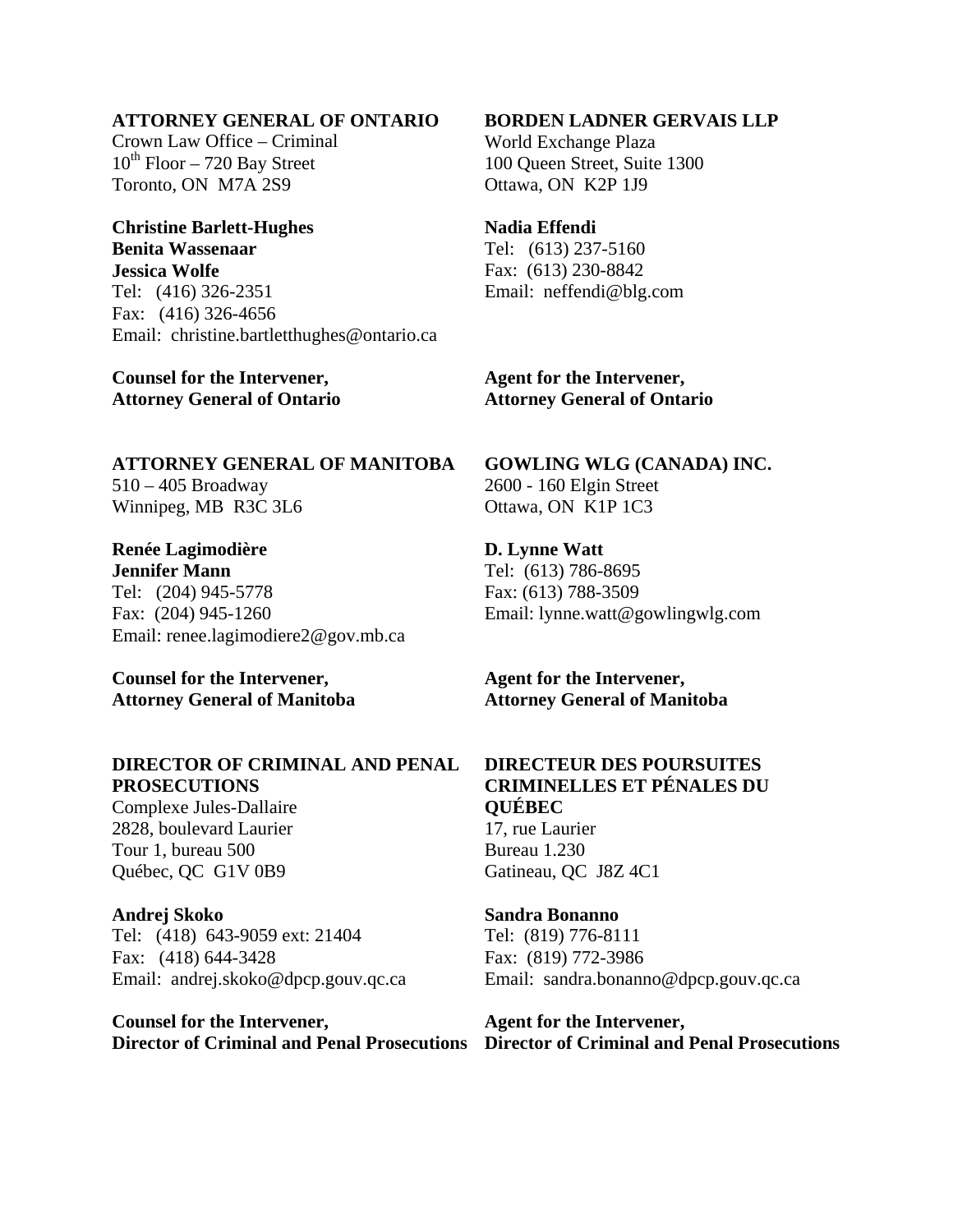#### **ABORIGINAL LEGAL SERVICES**

211 Yonge Street, Suite 500 Toronto, ON M5B 1M4

# **Emily Hill**

**Jonathan Rudin**  Tel: (416) 408-4041 Ext: 224 Fax: (416) 408-1568 Email: e\_hill@lao.onca

**Counsel for the Intervener, Aboriginal Legal Services** 

# **ASSEMBLY OF FIRST NATIONS**

55 Metcalfe Street, Suite 1600 Ottawa, ON K1P 6L5

**Stuart Wuttke Julie McGregor**  Tel: (613) 241-6789 Ext: 228 Fax: (613) 241-5808 Email: swuttke@afn.ca

**Counsel for the Intervener, The Assembly of First Nations**

#### **JEAN TEILLET PERSONAL LAW CORPORATION**

861 East  $11^{th}$  Avenue Vancouver, BC V5T 3E7

**Jean Teillet**  Tel: (604) 787-3978 Fax: (416) 916-3726 Email: jteillet@pstlaw.ca

**Counsel for the Intervener, the Women of the Métis Nation / Les femmes Michif Otipemisiwak**

#### **BORDEN LADNER GERVAIS LLP**

World Exchange Plaza 100 Queen Street, Suite 1300 Ottawa, ON K2P 1J9

#### **Nadia Effendi**

Tel: (613) 237-5160 Fax: (613) 230-8842 Email: neffendi@blg.com

**Agent for the Intervener, Aboriginal Legal Services** 

#### **BORDEN LADNER GERVAIS LLP**

World Exchange Plaza 100 Queen Street, Suite 1300 Ottawa, ON K2P 1J9

# **Nadia Effendi**

Tel: (613) 237-5160 Fax: (613) 230-8842 Email: neffendi@blg.com

**Agent for the Intervener, The Assembly of First Nations** 

### **MICHAEL J. SOBKIN**

331 Somerset Street W. Ottawa, ON K2P 0J8

Tel: (613) 282-1712 Fax: (613) 288-2896 Email: msobkin@sympatico.ca

**Agent for the Intervener, the Women of the Métis Nation / Les femmes Michif Otipemisiwak**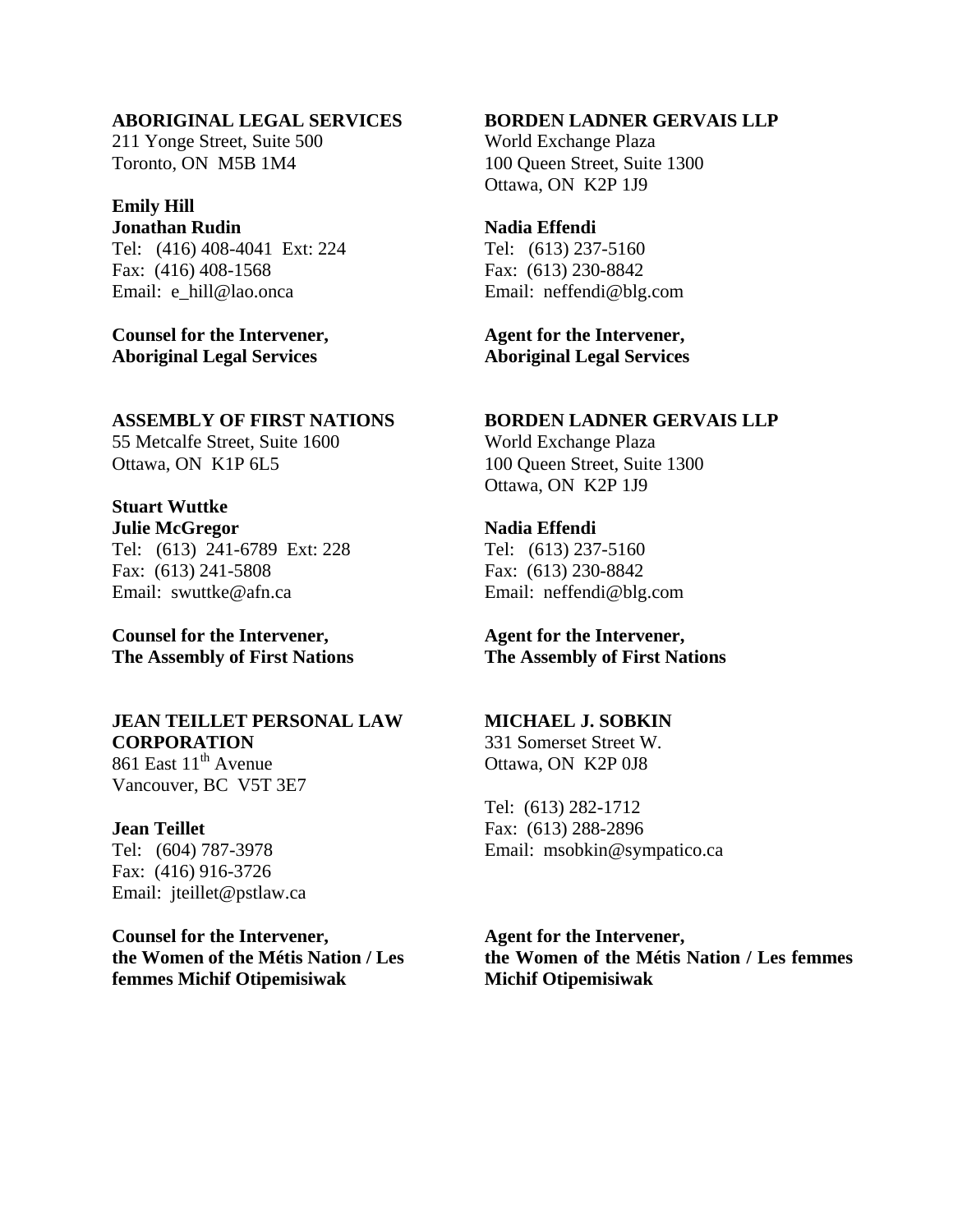# **DAVID ASPER CENTRE FOR CONSTITUTIONAL RIGHTS**

University of Toronto 39 Queen's Park Cres. East Toronto, ON M5S 2C3

### **Cheryl Milne**

Tel: (416) 978-0092 Fax: (416) 978-8894 Email: cheryl.milne@utoronto.ca

**Counsel for the Intervener, David Asper Centre for Constitutional Rights** 

**HURLEY O'KEEFFE MILLSAP**  300 MacLean Block 10110 – 107 Street Edmonton, AB T5J 1J4

**Nathan J. Whitling Aloneissi O'Neill**  Tel: (780) 421-4766 Fax: (780) 429-0346 Email: whitling@libertylaw.ca

**Counsel for the Intervener, Criminal Trial Lawyers' Association (Alberta)** 

**SPRAKE SONG & KONYE**  1720 – 355 Burrard Street Vancouver, BC V6C 2G8

**Daniel J. Song Matthew A. Nathanson** Tel: (604) 669-7447 Fax: (604) 687-7089 Email: djsong@sprakesongkonye.com

**Counsel for the Intervener, Independent Criminal Defence Advocacy Society** 

# **NORTON ROSE FULBRIGHT CANADA LLP**

45 O'Connor Street Suite 1500 Ottawa, ON K1P 1A4

**Matthew J. Halpin**  Tel: 613-780-8654 Fax: 613-230-5459 Email: matthew.halpin@nortonrosefulbright.com

**Agent for the Intervener, David Asper Centre for Constitutional Rights** 

# **SUPREME ADVOCACY LLP**

100 – 340 Gilmour Street Ottawa, ON K2P 0R3

### **Marie-France Major**

Tel: 613-695-8855 x 102 Fax: 613-695-8580 Email: mfmajor@supremeadvocacy.ca

**Agent for the Intervener, Criminal Trial Lawyers' Association (Alberta)** 

### **SUPREME LAW GROUP**

900 – 275 Slater Street Ottawa, ON K1P 5H9

# **Moira Dillon**

Tel: (613) 691-1224 Fax: (613) 691-1338 Email: mdillon@supremelawgroup.ca

**Agent for the Intervener, Independent Criminal Defence Advocacy Society**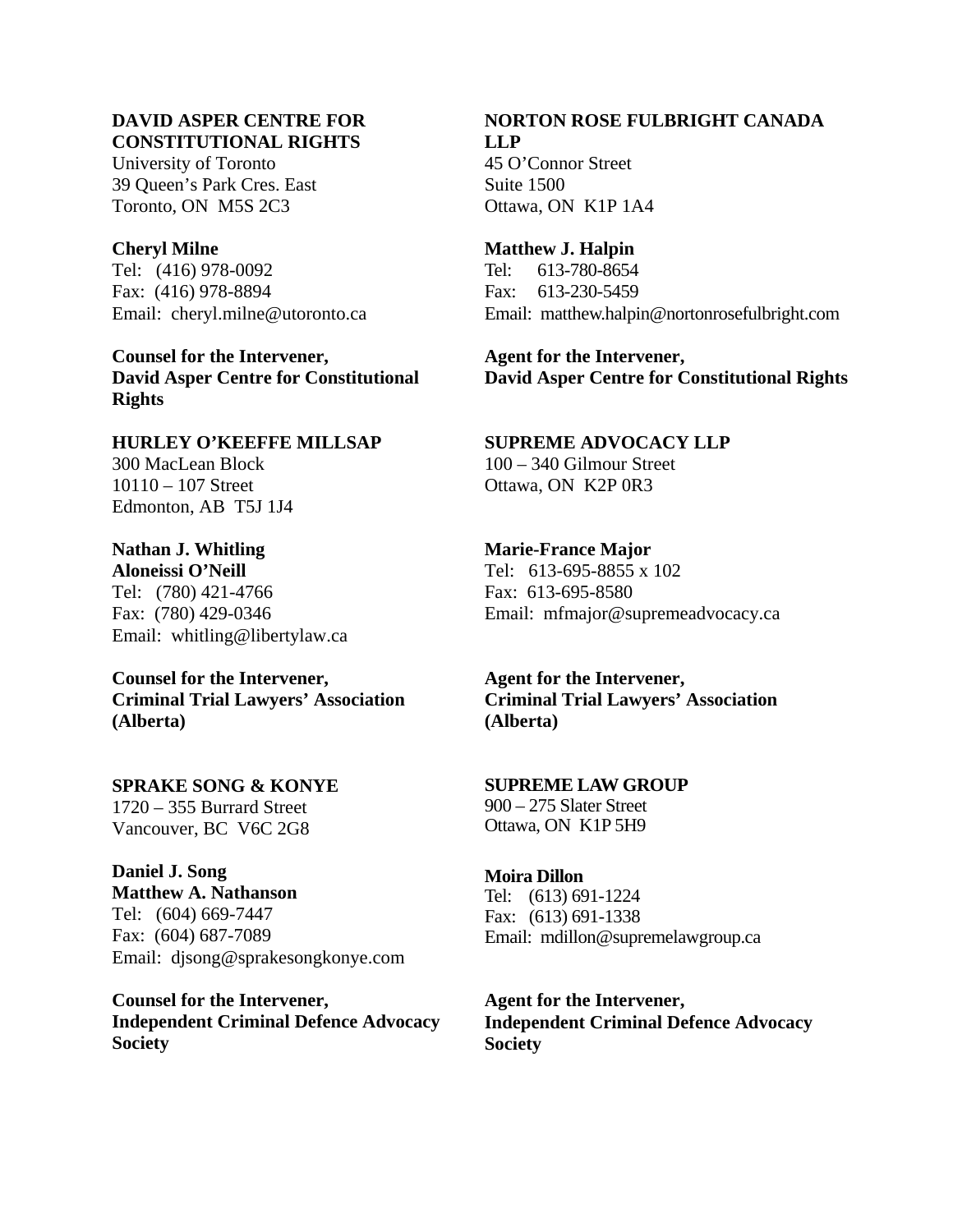#### **FASKEN MARTINEAU DUMOULIN LLP**

Bureau 3700, C.P. 242 800, Place Victoria Montréal, QC H4Z 1E9

#### **Christian Leblanc**

**Tess Layton**  Tel: (514) 397-7545 Fax: (514) 397-7600 Email: cleblanc@fasken.com

**Counsel for the Intervener, Ad Idem / Canadian Media Lawyers Association** 

# **WEBER LAW**

10209 – 97 Street Edmonton, AB T5J 0L6

#### **Lisa Weber Shaun O'Brien**

Tel: (780) 758-6365 Fax: (780) 429-2615 Email: lisa@weberlaw.ca

#### **Counsel for the Interveners,**

**The Institute for the Advancement of Aboriginal Women and the Women's Legal Education and Action Fund Inc. (Jointly)** 

### **NATIONAL INQUIRY MISSING AND MURDERED INDIGENOUS WOMEN AND GIRLS**

500 – 1138 Melville Street Vancouver, BC V6E 4S3

Christa Big Canoe Tel: (416) 268-4133 Fax: (604) 775-5009 Email: cbigcanoe@mmiwg-ffada.ca

**Counsel for the Intervener, National Inquiry Missing and Murdered Indigenous Women and Girls** 

#### **FASKEN MARTINEAU DUMOULIN LLP**

55 Metcalfe Street, Suite 1300 Ottawa ON K1P 6L5

#### **Sophie Arsenault**

Tel: (613) 696-6860 Fax: (613) 230-6423 Email: sarsenault@fasken.com

**Agent for the Intervener, Ad Idem / Canadian Media Lawyers Association** 

#### **BORDEN LADNER GERVAIS LLP**

World Exchange Plaza 100 Queen Street, Suite 1300 Ottawa, ON K2P 1J9

## **Nadia Effendi**

Tel: (613) 237-5160 Fax: (613) 230-8842 Email: neffendi@blg.com

#### **Agent for the Intervener,**

**The Institute for the Advancement of Aboriginal Women and the Women's Legal Education and Action Fund Inc. (Jointly)** 

## **NATIONAL INQUIRY MISSING AND MURDERED INDIGENOUS WOMEN AND GIRLS**

300 – 222 Queen Street Ottawa, ON K1P 5V9

Meredith Porter Tel : (613) 222-5951 Fax : (613) 943-5760 Email : m.porter@mmiwg-ffada.ca

**Agent for the Intervener, National Inquiry Missing and Murdered Indigenous Women and Girls**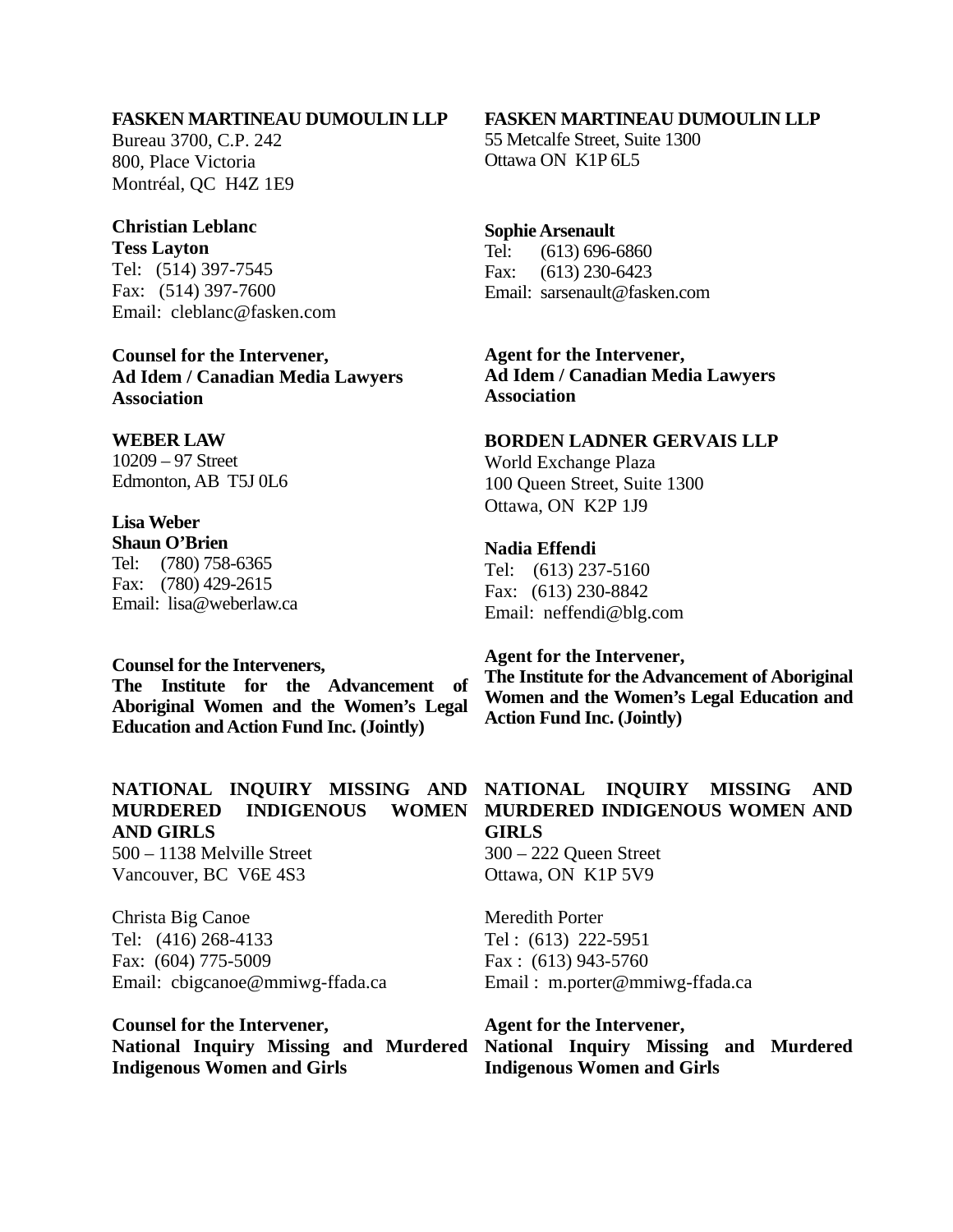### **FOY ALLISON LAW GROUP**

207 – 2438 Marine Drive West Vancouver, BC V7V 1L2

#### **Gwendoline Allison Janine Benedet**

Tel: (604) 922-9282 Fax: (604) 922-9283 Email: gwendoline.allison@foyallison.com

### **Counsel for the Intervener, Vancouver Rape Relief Society**

### **FOY ALLISON LAW GROUP**

207 – 2438 Marine Drive West Vancouver, BC V7V 1L2

#### **Gwendoline Allison Janine Benedet**

Tel: (604) 922-9282 Fax: (604) 922-9283 Email: gwendoline.allison@foyallison.com

#### **Counsel for the Intervener,**

**La Concertation des luttes contre l'exploitation sexuelle (LaCLES), AWCEP Asian Women for Equality Society, Aboriginal Women's Action Network (AWAN), formerly Exploited Voice now Educating (EVE); and CEASE: Centre to End All Sexual Exploitation (CEASE) (Jointly)** 

### **VINCENT DAGENAIS GIBSON LLP**

260 Dalhousie Street Suite 400 Ottawa, ON K1N 7E4

#### **Albertos Polizogopoulos**

Tel: (613) 241-2701 Fax: (613) 241-2599 Email: albertos@vdg.ca

**Agent for the Intervener, Vancouver Rape Relief Society** 

#### **VINCENT DAGENAIS GIBSON LLP**

260 Dalhousie Street Suite 400 Ottawa, ON K1N 7E4

#### **Albertos Polizogopoulos**

Tel: (613) 241-2701 Fax: (613) 241-2599 Email: albertos@vdg.ca

#### **Agent for the Intervener,**

**La Concertation des luttes contre l'exploitation sexuelle (LaCLES), AWCEP Asian Women for Equality Society, Aboriginal Women's Action Network (AWAN), formerly Exploited Voice now Educating (EVE); and CEASE: Centre to End All Sexual Exploitation (CEASE) (Jointly)**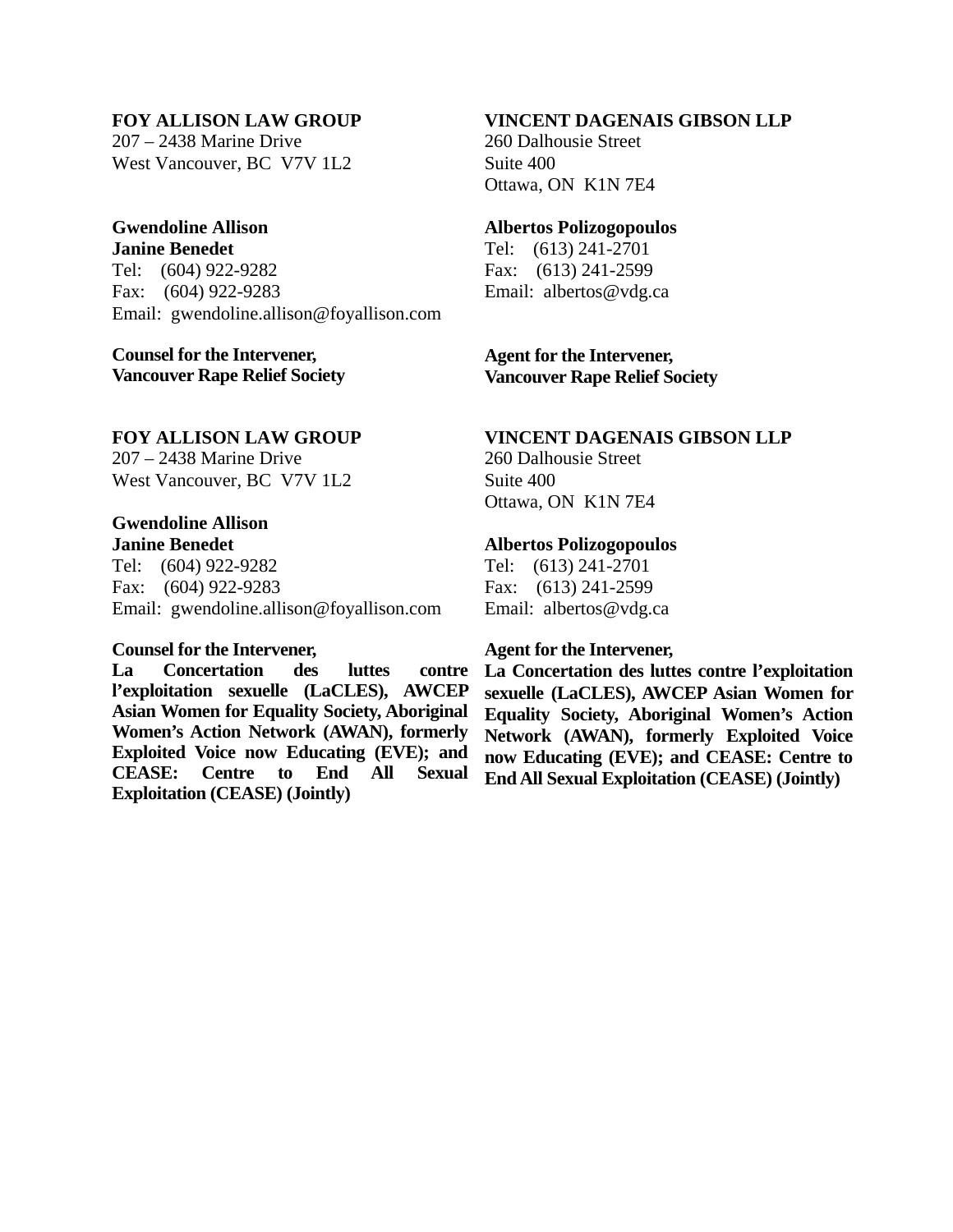# **TABLE OF CONTENTS**

| II.                                                                                                                                                                       |  |
|---------------------------------------------------------------------------------------------------------------------------------------------------------------------------|--|
| Sections 276 to 276.5 of the Criminal Code Should be Interpreted in Light of their                                                                                        |  |
| Section 276 does not apply to prosecutions for non-enumerated offences.<br>2.<br>3.                                                                                       |  |
| The Law of Subjective Consent Should Reflect the Importance of Individual<br>В.                                                                                           |  |
| Expanding s. 273.1 of the Criminal Code to include "degree of force" creates                                                                                              |  |
| <b>Consensual Sexual Behavior Cannot be Categorically Vitiated: the Jobidon</b><br>The Thresholds Proposed by the Respondent and Interveners Are Too Low  8 -<br>2.<br>a) |  |
| b)<br>3. Categorical Vitiation of Consent Will Not Solve the Problem of Sexual Violence - 9 -                                                                             |  |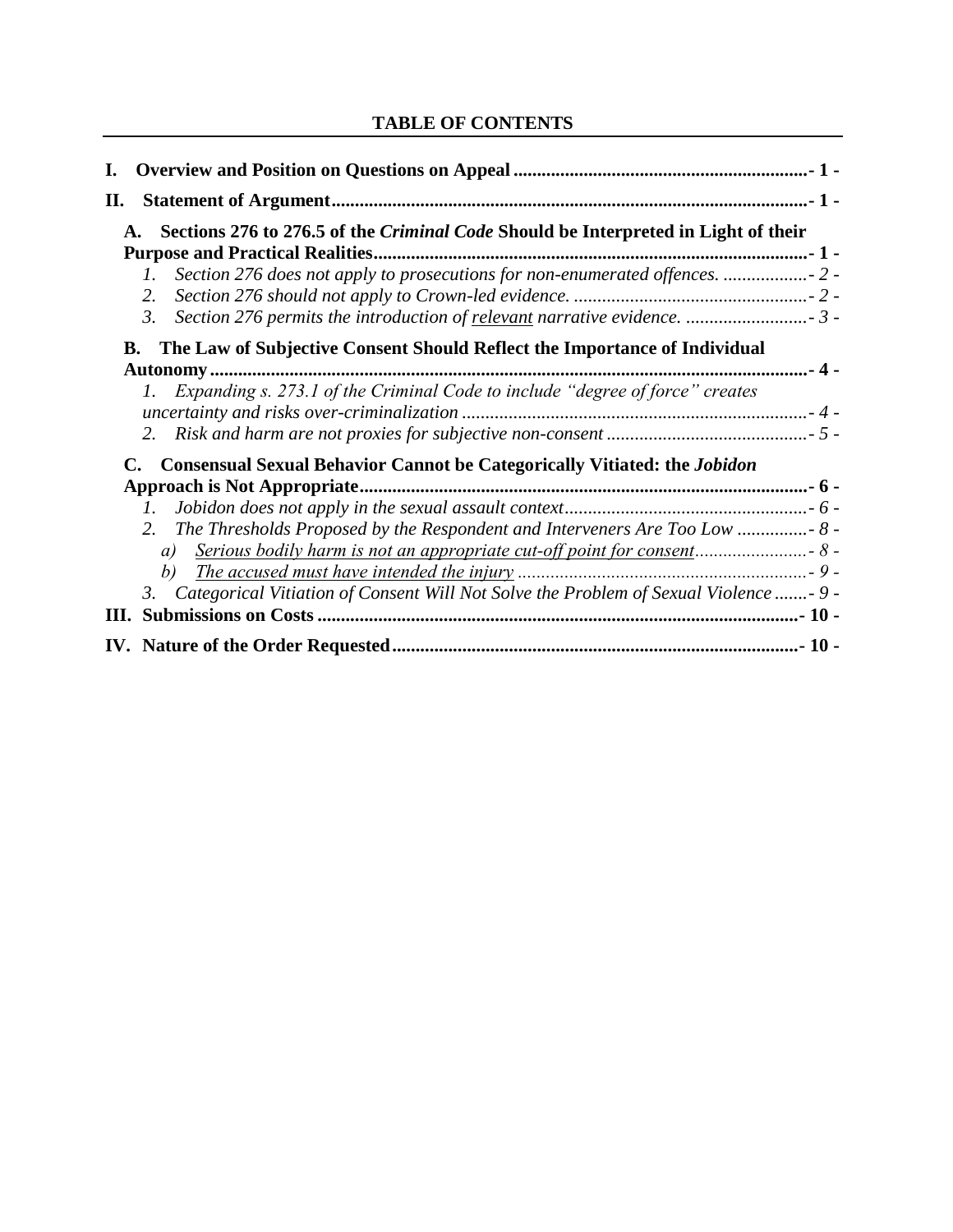#### **I. OVERVIEW AND POSITION ON QUESTIONS ON APPEAL**

1. This appeal asks the Court to consider significant changes to Canadian sexual assault law. The Criminal Lawyers' Association (Ontario) ("CLA") submits that the current law, properly applied, protects complainants and witnesses from illegal, myth-based conduct. It is tempting in high-profile cases, particularly those with unsettling facts, to react to an acquittal with calls for reform. The risk, realized in the Alberta Court of Appeal's decision, is that the courts will go beyond curing the perceived unfairness and set down new, unnecessary and unworkable rules. The CLA asks the Court to reject the Court of Appeal's proposed changes and resolve the legal issues as it always has: with restraint and certainty.<sup>1</sup>

2. The CLA takes no position on the facts. With respect to the questions on appeal, the CLA submits: (A) Sections 276 to 276.5 of the *Criminal Code* should be interpreted in light of its purpose and the practical realities of trial; (B) the law of subjective consent should reflect the importance of individual autonomy; and (C) the courts should not *categorically* limit valid consent to sexual activity. Courts should only set aside adults' freely given consent to sexual activity in extreme, fact-specific cases.

#### **II. STATEMENT OF ARGUMENT**

# **A. Sections 276 to 276.5 of the** *Criminal Code* **Should be Interpreted in Light of their Purpose and Practical Realities**

3. Sexual assault prosecutions are procedurally different from other cases. Sections 276 to 276.5 require the defence to share with the prosecutor and the court, well before trial, what would normally be litigation-privileged information about its case theory and strategy. No other violent crimes require the accused to so extensively 'vet' its proposed line of defence. Unsurprisingly, the rape shield laws have always walked a fine line between constitutionality and unconstitutionality. They should not be lightly expanded.

4. This appeal, and the appeal in *Goldfinch,* will be the Court's first opportunity since *Darrach* to consider the purpose and practical application of the s. 276 regime*.* This case raises several discrete questions, including whether the section applies to non-enumerated offences,

 1 *R v. Hutchison*, 2014 SCC 19, [2014] 1 SCR 346 at para. 42 [*Hutchinson*].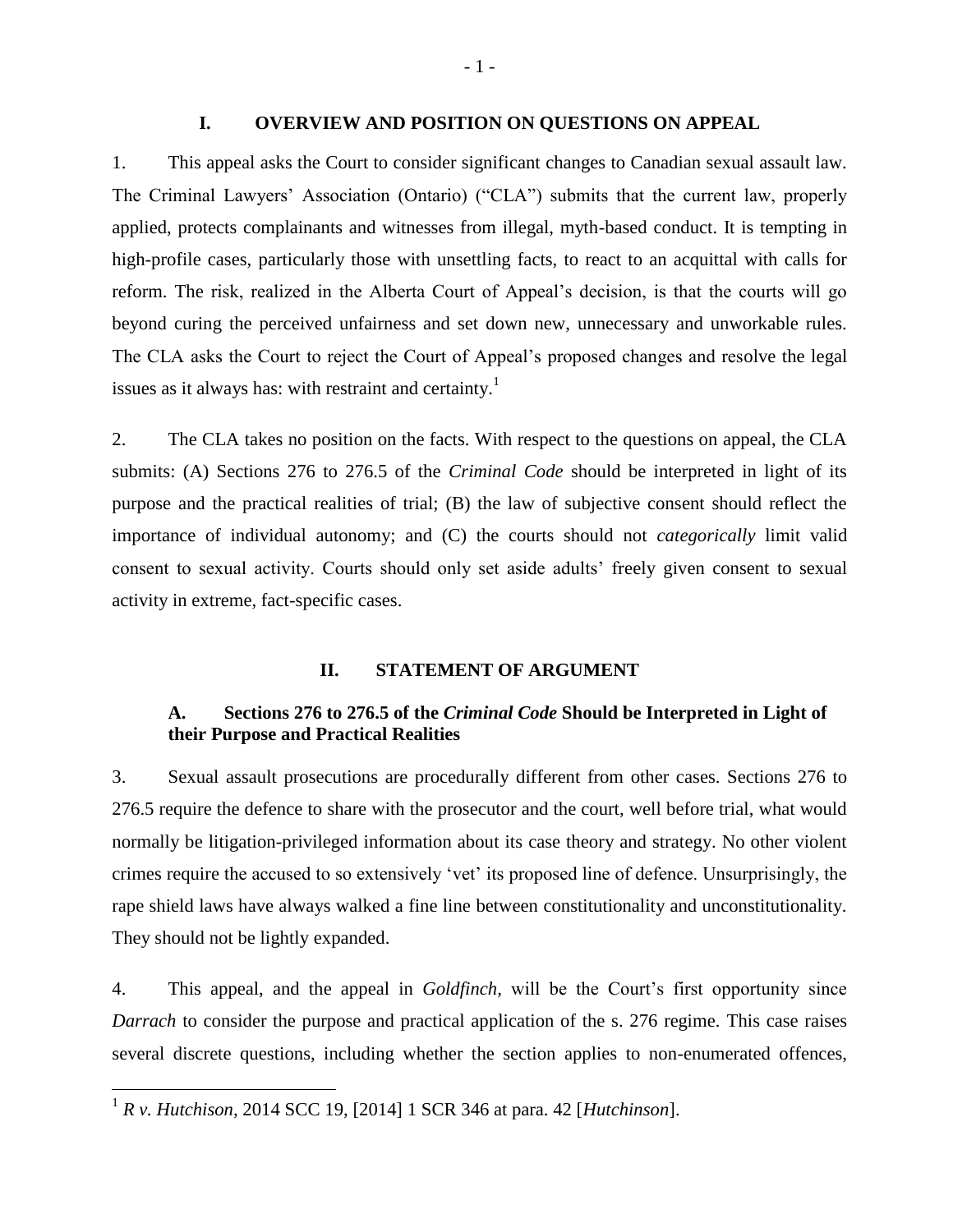Crown-led evidence and narrative evidence.<sup>2</sup> The Court below took a formalistic approach to s. 276 and presumed that the failure to apply it was a substantive error.<sup>3</sup> The CLA asks this Court to take a different approach: one that recognizes s. 276's role as a procedural screening mechanism to enhance trial fairness, not a substantive rule that excludes otherwise relevant evidence.<sup>4</sup>

### *1. Section 276 does not apply to prosecutions for non-enumerated offences.*

5. The Court should limit the application of s. 276 to those prosecutions in which the defendant may be convicted of an enumerated offence. This approach accomplishes the regime's protective purpose and puts the parties on notice. In unlawful act homicide cases, for example, s. 276 will apply *if* the indictment particularizes the underlying s. 276 offence, thereby making it an included offence.<sup>5</sup> The application of the regime should not depend on the Crown theory of the case, which need not be disclosed and which can change at any time. The accused should not have the responsibility of anticipating or responding to changes in Crown strategy of which he has no notice.

6. There is no need to endorse the Court of Appeal's application of the section to any prosecution that is "in reference to or in connection with" an enumerated offence.<sup>6</sup> This overbroad reading of the provision's language could result in the application of s. 276 in cases where the enumerated offence is truly collateral. In a *Lavallée* murder prosecution, for example, the defendant may wish to introduce evidence of her past sexual abuse at the hands of her spouse. She should not have to bring a pre-trial application to do so.

### *2. Section 276 should not apply to Crown-led evidence.*

7. The CLA agrees with the Appellant that s. 276 does not apply to Crown-led evidence because the provision's language does not support this interpretation. The CLA further submits that in cases of Crown-led evidence, the risk of misuse that s. 276 was designed to combat is low. Crown counsel exercise "a public duty" and are "trained to question witnesses within the context

 2 *R v. Barton*, 2017 ABCA 216 [*Barton*].

<sup>3</sup> *Ibid* at paras. 96-110.

<sup>4</sup> *R v. L.S.*, 2017 ONCA 685 at para. 45 [*L.S.*].

<sup>5</sup> *Criminal Code*, RSC 1985, c. C-46, s. 662; *R v. G.R.*, 2005 SCC 45, [2005] 2 SCR 371.

<sup>6</sup> *Barton*, *supra* at paras. 102-103.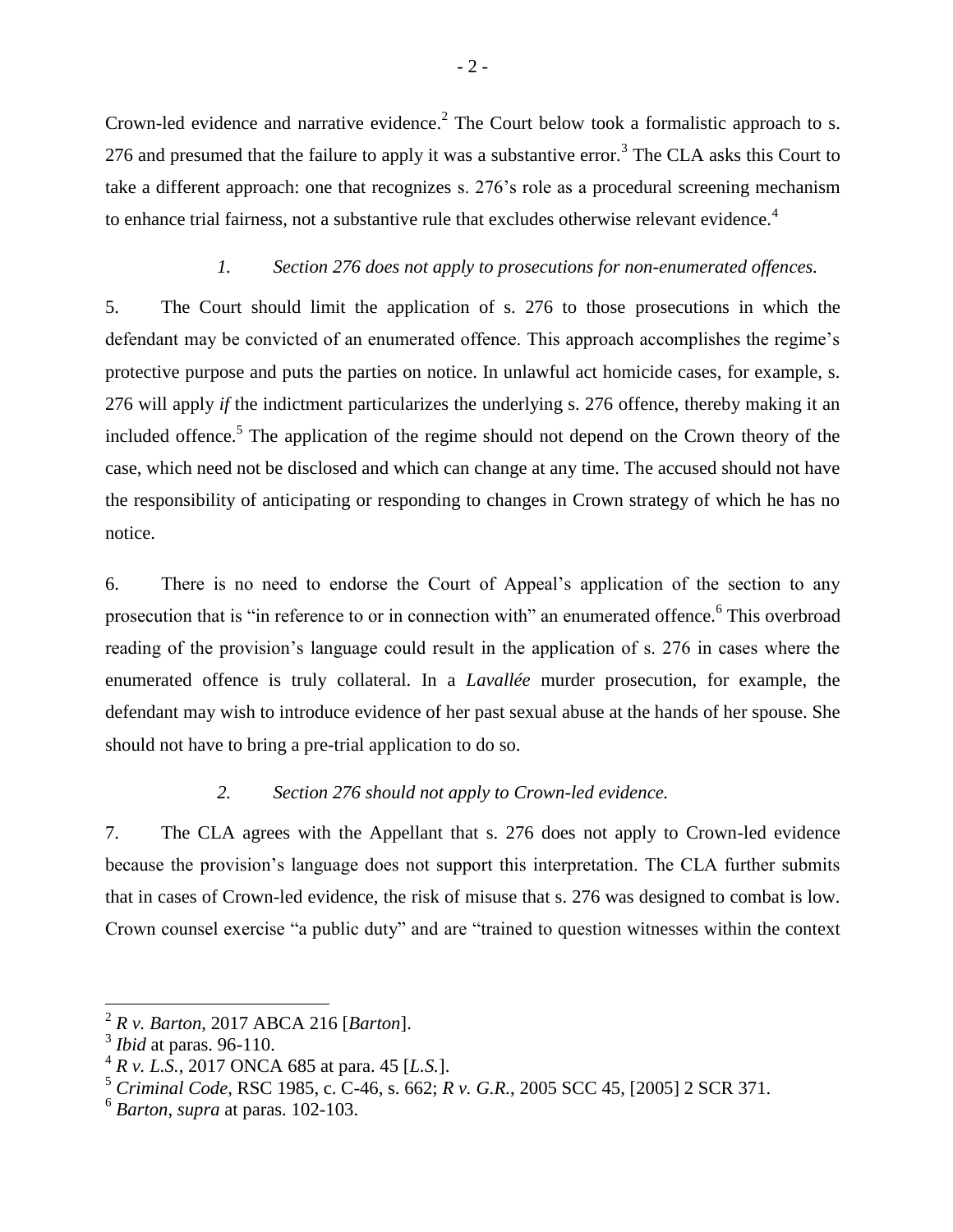of judicial rulings on relevance, fairness, privilege, and procedure."<sup>7</sup> The Crown also has a duty to consult with complainants and to represent and advance third-party interests to the extent compatible with the fair trial right. $8$ 

8. Nor should s. 276 apply to defence testing of Crown-led evidence. Unlike the typical s. 276 scenario, there is no need for an evidentiary record: the fact that the Crown led the evidence is a sufficient basis to argue for the admissibility of a responsive cross-examination. Applying s. 276 would also create practical problems, as the accused may not learn about the Crown's intention to elicit a piece of evidence until the Crown introduces it at trial.<sup>9</sup> Permitting counsel to test the Crown's case without resort to a cumbersome s. 276 application would be fair to the defendant and minimize the risk that trials will be delayed and derailed.

9. The common law already has the tools required to protect witness dignity and privacy. In cases where counsel seek to make improper use of Crown-led evidence, the court can apply the *Seaboyer/Osolin* test to exclude it. This test requires courts to conduct a similar balancing act and consider virtually the same factors as a judge considering admissibility under s.  $276$ .<sup>10</sup> In cases where the evidence is admissible but prejudicial, the judge can give a limiting instruction, which juries are presumed to understand and follow.<sup>11</sup>

# *3. Section 276 permits the introduction of relevant narrative evidence.*

10. Provincial courts of appeal disagree about when s. 276 permits the introduction of the accused and complainant's sexual relationship for context.<sup>12</sup> The Court will explore this issue fully in *Goldfinch*, in which the Alberta Court of Appeal relied on *Barton (ABCA)*'s conclusion

<sup>7</sup> *Application under s. 83.28 of the Criminal Code (Re)*, 2004 SCC 42, [2004] 2 SCR 248 at para. 95; *Boucher v. The Queen*, [1955] SCR 16 at 24.

<sup>8</sup> For duty to consult see *R v. Darrach*, 2000 SCC 46; [2000] 2 SCR 443 at para. 55 [*Darrach*].

<sup>&</sup>lt;sup>9</sup> If the accused wants to significantly expand on the evidence  $(e.g., by calling a responsive$ 

witness) a s. 276 application may still be required.

<sup>10</sup> *R. v. Seaboyer,* [1991] 2 SCR 577 at 611-612 [*Seaboyer*]; *R. v. Osolin,* [1993] 4 SCR 595 at 667-672 [*Osolin*].

<sup>11</sup> *R v. Corbett,* [1988] 1 SCR 670 at 692-693, 695; *Osolin, supra* at 671-672.

<sup>12</sup> *L.S.*, *supra* at paras 75-99; and *R. v. Strickland*, (2007) 45 CR (6th) 183, 2007 CanLII 3679 at para 32 in Ontario; *R. v. Goldfinch*, 2018 ABCA 240 at paras. 43, 46-47 in Alberta (SCC Case No. 38270) [*Goldfinch*].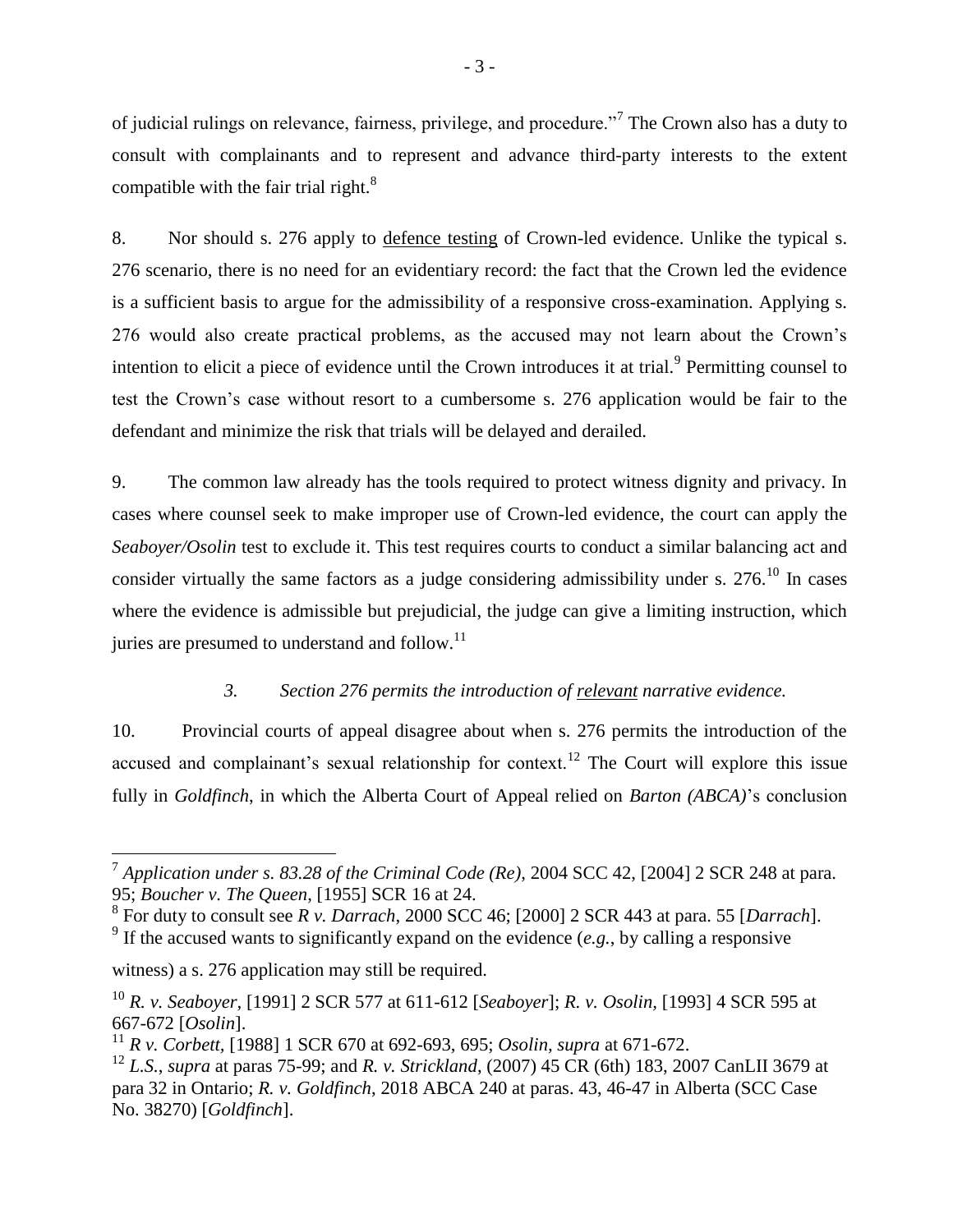that narrative evidence is not "ordinarily" admissible under s.  $276$ .<sup>13</sup> The CLA asks the Court to reject the Alberta Court of Appeal's conclusion*.*

11. Section 276 should permit admission of narrative evidence *whenever it would advance the truth-seeking function of the trial.*<sup>14</sup> It runs contrary to common sense to ask a trier of fact to assess a witness' account of a sexual interaction without knowing if it occurred between strangers, acquaintances or long-time partners. In cases where the parties dispute the sufficiency of the steps the accused took to ensure consent to a unique activity, the fact that, and method by which, the complainant consented to that activity in the past undoubtedly helps explain what was in the defendant's mind, and advances the search for truth.<sup>15</sup>

# **B. The Law of Subjective Consent Should Reflect the Importance of Individual Autonomy**

12. The CLA asks the Court to affirm the importance of subjective consent in the sexual assault context. The Court should reject the Court of Appeal's attempt to introduce an "objective foreseeability of harm" or "degree of force" component into the subjective consent analysis.<sup>16</sup> The Court of Appeal's approach is contrary to both *Hutchison* and *Ewanchuk*. 17

# *1. Expanding s. 273.1 of the Criminal Code to include "degree of force" creates uncertainty and risks over-criminalization*

13. The Court of Appeal said the jury ought to have considered whether Gladue subjectively consented to "sexual activity that *involved the degree of force* required" to cause her injuries.<sup>18</sup> This reasoning is inconsistent with *Hutchinson*. Consent to the "sexual activity in question" under s. 273.1 only requires agreement to the basic physical act, *not* the precise manner in which the act is carried out.<sup>19</sup> The Court of Appeal reintroduced the uncertainty that the *Hutchinson* Court tried

 $\overline{a}$ 

*Hutchinson*, *supra* at paras. 5, 22, 54-57 (the majority provided the following examples of

physical acts: kissing, petting, oral sex, intercourse or the use of sex toys).

<sup>13</sup> *Goldfinch*, *supra* at paras. 31-32; *Barton*, *supra* at para. 136.

<sup>14</sup> *Darrach*, *supra* at para. 37.

<sup>15</sup> *Seaboyer*, *supra* at 622-623.

<sup>16</sup> *Barton*, *supra* at para. 195.

<sup>17</sup> *R v. Ewanchuck*, [1999] 1 SCR 330 at para. 27.

<sup>18</sup> *Barton*, *supra* at para. 195.

<sup>&</sup>lt;sup>19</sup> Other components include the sexual nature of the touching and the identity of the partner.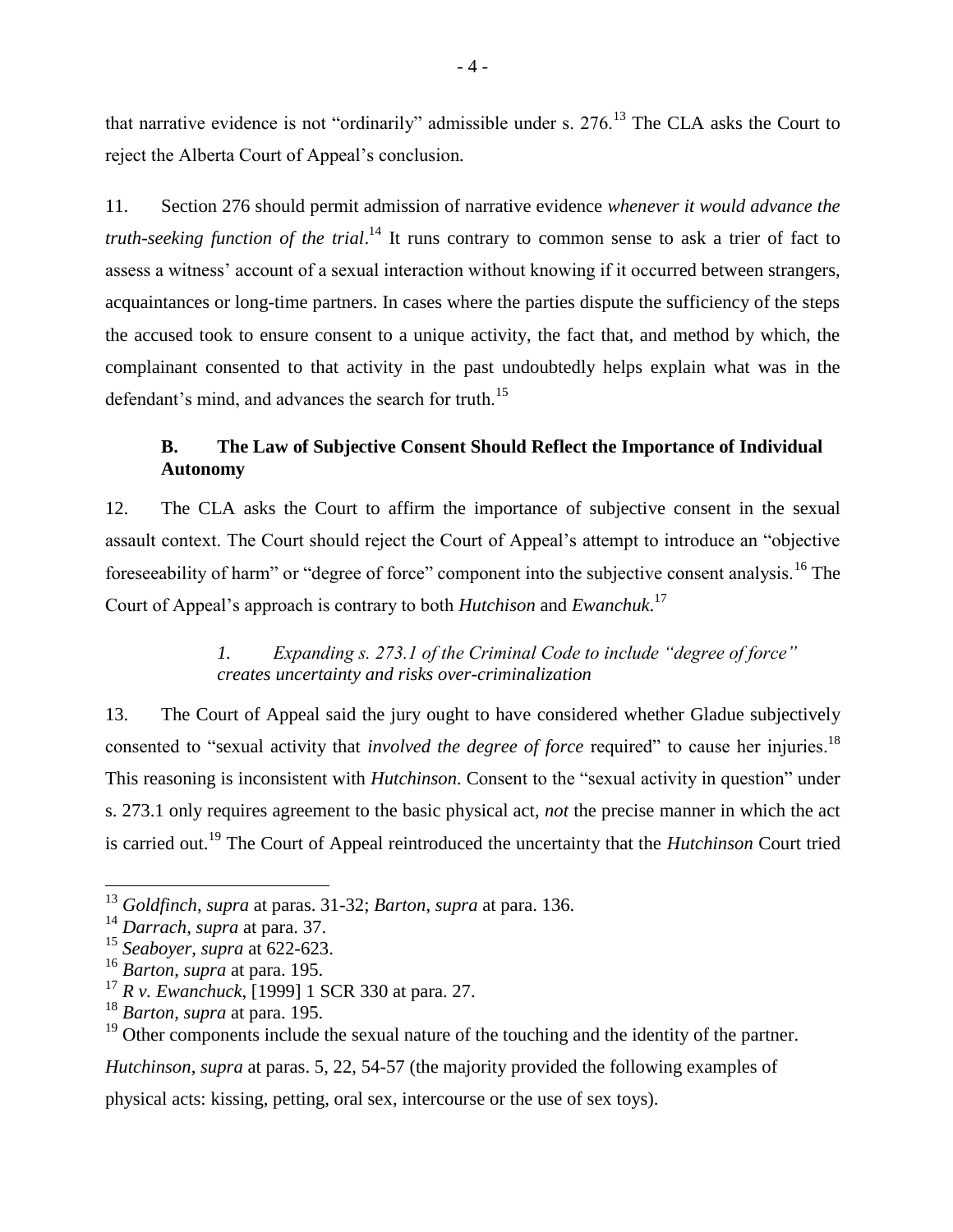to eliminate: exposing sexual partners to criminal liability unless they obtain consent to "potentially infinite collateral conditions," such as the type of kissing, the pace of intercourse or the positioning of the participants' bodies. $^{20}$ 

#### *2. Risk and harm are not proxies for subjective non-consent*

14. The Court of Appeal said the jury should have considered the sexual activity's objective foreseeability of harm (the "degree of force" required to cause injury) in deciding whether the complainant subjectively consented to it.<sup>21</sup> The underlying assumption is that 'objective risk' is a piece of circumstantial evidence capable of proving non-consent. This reasoning is flawed as a matter of law, logic and social policy*.* In assessing a complainant's state of mind, juries should consider *only* whether the complainant subjectively gave her voluntary agreement – not whether, in its opinion, the average person would have appreciated and consented to the risk of harm.

15. The choice to engage in sexual activity is intensely personal. Just as the objective beliefs of others cannot create subjective consent when there is none, the objective beliefs of others cannot negate subjective consent. Both equally diminish autonomy. Asking juries to consider objective foreseeability of harm in evaluating the Crown's claim of non-consent is an invitation to consider whether the activity's risk is something to which the 'average person' would consent and, if not, to infer that *this* complainant did not consent. Without point-of-comparison evidence about a particular complainant's state of mind, preferences or practices, the inference does not follow.

16. Introducing objectivity and 'normalcy' into the consent analysis encourages triers of fact to criminalize non-normative sex. The problematic nature of the Court of Appeal's reasoning is reflected in one passage of its reasons relating to subjective consent. The Court took issue with the trial judge's reference to the sexual activity as "fisting" because, in its view, the reference "normalized" the activity.<sup>22</sup> At this point in the analysis, the normalcy of the activity was irrelevant. Using normalcy as circumstantial evidence that consent is inherently less likely presupposes a base-line for sex, from which a departure would be abnormal and unlawful.

<sup>20</sup> *Ibid* at para. 27.

<sup>21</sup> *Barton*, *supra* at paras. 193-195, 198.

<sup>22</sup> *Ibid* at para. 199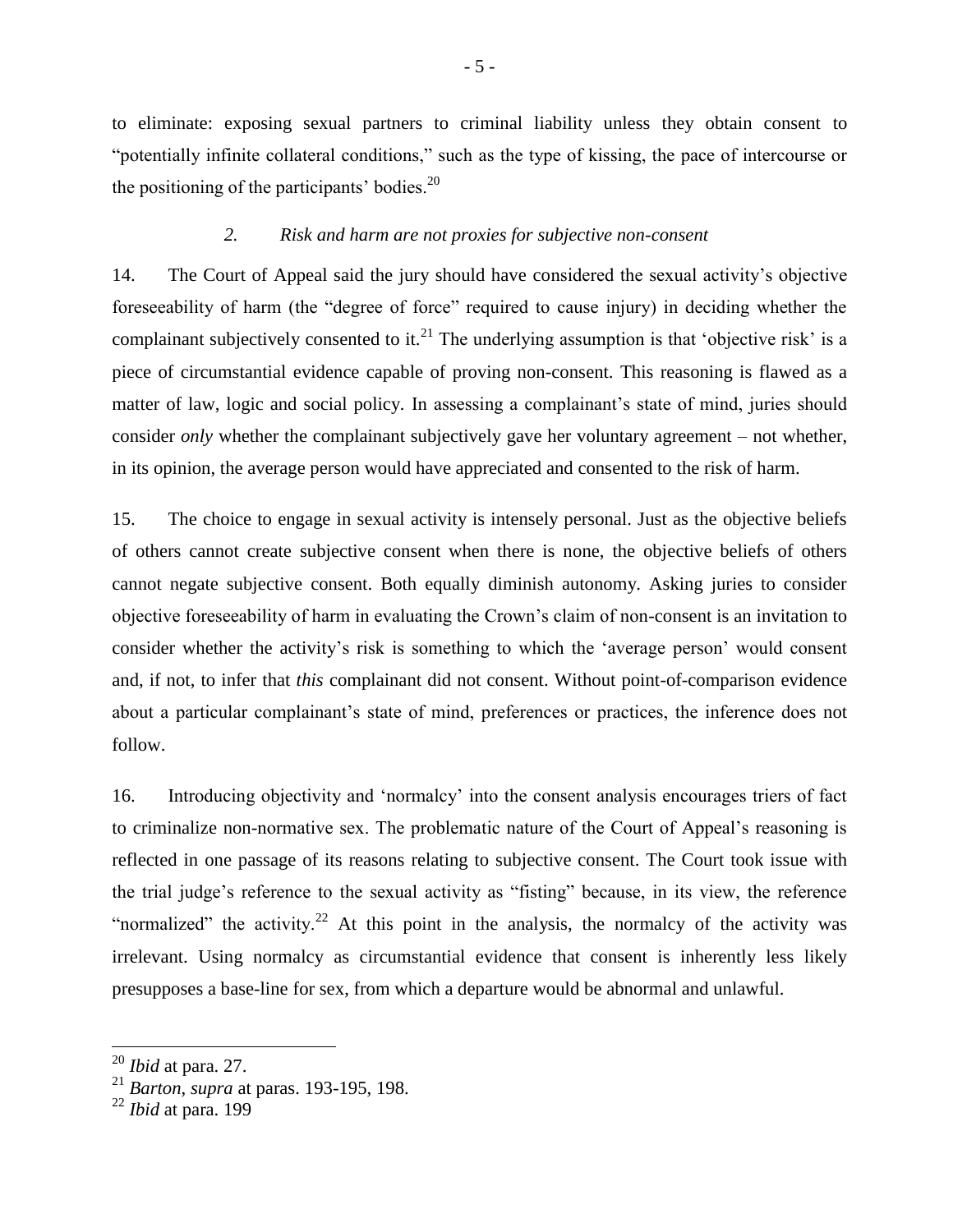17. The Court of Appeal attempted to carve out an exception for sado-masochistic sex.<sup>23</sup> Presumably, its reasoning was that an objective risk of harm does not make consent less likely in sado-masochism cases because the participants are known to have a subjective interest in harm. The difficulty with the Court of Appeal's solution is that there is no bright line dividing normative sexual activity from sado-masochism.<sup>24</sup> Drawing a bright line would penalize consensual sex that does not meet the sado-masochism 'test' but involves rough elements that could cause harm.

# **C. Consensual Sexual Behavior Cannot be Categorically Vitiated: the** *Jobidon*  **Approach is Not Appropriate**

18. Individuals have the right to sexual self-determination. The law should not criminalize private, consensual sexual behaviour unless there is a compelling policy reason to do so.<sup>25</sup> In the context of sexual interactions, where personal autonomy is prioritized, those policy reasons should be limited to extreme cases. The purpose of criminalizing sexual assault is to protect people – not to paternalize or make choices for them.<sup>26</sup>

19. The Respondent and certain interveners, relying on *Jobidon,* ask the Court to categorically criminalize certain consensual sex that results in bodily harm.<sup>27</sup> The Court should not do so. A categorical rule vitiating consent is unworkable in the context of sexual contact, where the line between valuable and harmful conduct differs from case to case. In any event, the standard proposed is too low and would capture innocent, socially valuable behaviour. It is for Parliament to make that call and balance the competing interests of clarity and over-criminalization.

### *1. Jobidon does not apply in the sexual assault context*

20. The Court is appropriately cautious about addressing policy issues by expanding criminal liability beyond Parliament's statutes.<sup>28</sup> For this reason, it should resist the invitation to apply

 $\overline{a}$ 

 $24$  See, for instance, Monica Pa, "Beyond the Pleasure Principle: The Criminalization of Consensual Sadomasochistic Sex" (2002) 11 Tex J Women & L 51 at 58 [Pa]; David M Tanovich, "Criminalizing Sex at the Margins" (2010) 74 CR-Art 86, fn. 10 (WL) [Tanovich].

<sup>25</sup> *R v. J.A.*, 2011 SCC 28, [2011] 2 SCR 440 at para. 115 (Fish J. dissenting) [*J.A.*].

<sup>23</sup> *Ibid* at para 196.

<sup>26</sup> *Ibid* at para. 72 (Fish J. dissenting).

 $^{27}$  Respondent Factum at para. 120; AG Ontario Factum at para. 21; AG Canada Factum at paras. 35-49.

<sup>28</sup> *R. v. D.L.W.,* [2016] 1 SCR 402, 2016 SCC 22 at paras. 3, 18. See also: *Frey v. Fedoruk*, [1950] SCR 517; *R v. McDonnell*, [1997] 1 SCR 948.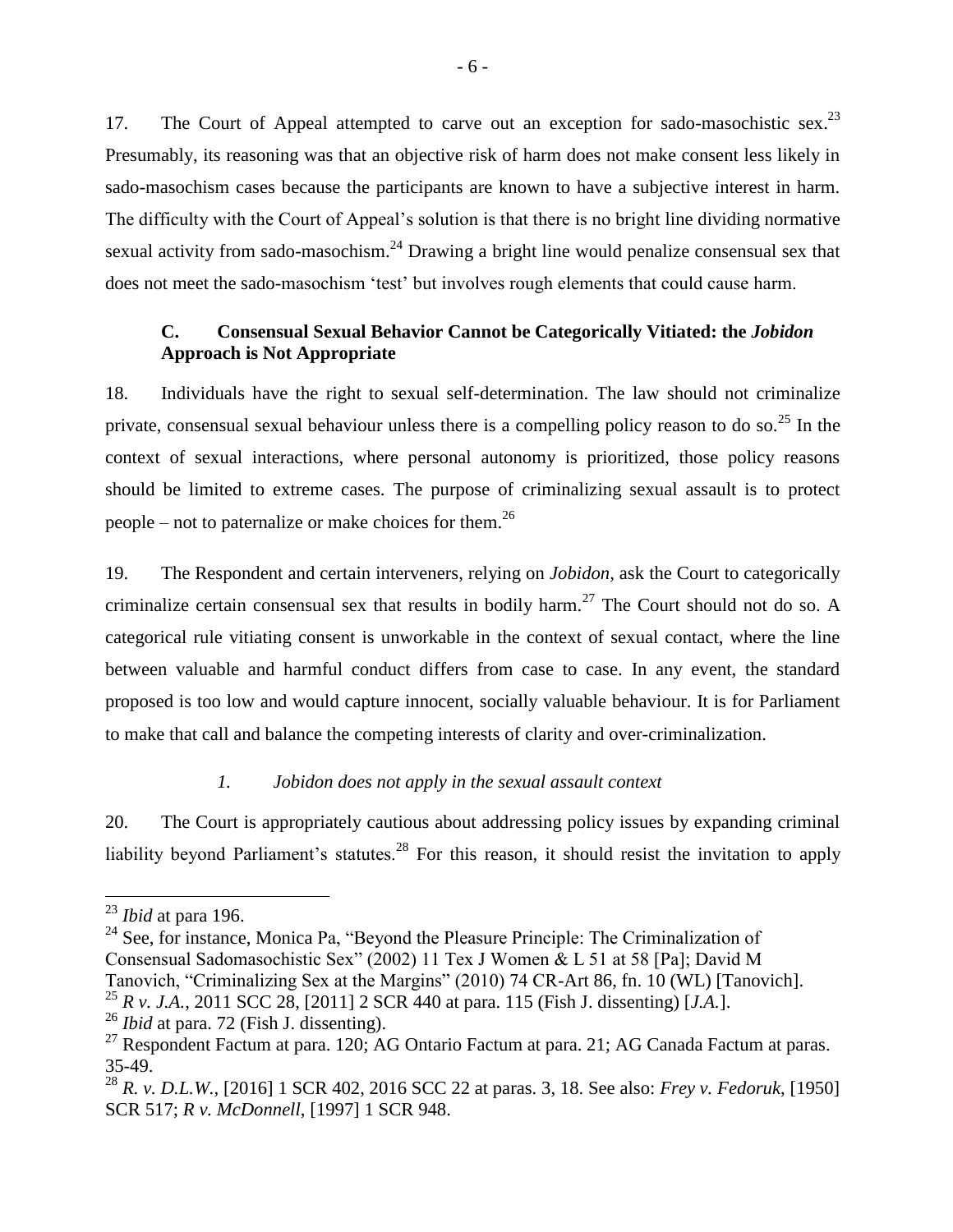*Jobidon* to the complex question of whether and when the law should refuse to recognize valid sexual consent.

21. Parliament, not the courts, should make categorical decisions about when and how to vitiate sexual consent. The CLA acknowledges that in s. 273.1(3), Parliament gave courts the power to identify circumstances in which no consent is obtained. But this subsection, and s. 265(3), only permit the courts to identify and recognize criminal liability in situations where there is a deficiency in the complainant's *actual state of mind* (*e.g.*, capacity, fear or fraud). Section 273.1(3) does *not* permit the courts to ignore informed consent for policy reasons. To do so would be to create a new criminal offence: consensual sexual activity causing bodily harm. This result would be contrary to s. 9 of the *Criminal Code*, which prohibits prosecution for common law crimes, and the guiding principle in *Hutchinson* that the law should be interpreted with restraint.<sup>29</sup> It is for Parliament to draw bright lines and create proxies for non-consent.<sup>30</sup>

22. It is no answer to these concerns to say, "*Jobidon* permits it." *Jobidon* is a unique factspecific decision, not a roadmap for this Court's future vitiated consent jurisprudence. In *Jobidon*  itself, Gonthier J. cautioned that questions of vitiating consent should be developed on a case-bycase basis<sup>31</sup> and that "it must not be thought that by giving...a red light to fist fights, this Court is thereby negating the role of consent in all situations or activities."<sup>32</sup>

23. Moreover, fistfights and sexual freedom are incomparable. In *Jobidon,* the Court dealt with a discrete type of conduct universally recognized as having no social value.<sup>33</sup> Sexual interactions are different. Freedom of sexual pleasure is a socially valuable cultural product. There is no doubt: sexual *violence* is harmful. However, sexual violence is not the same as consensual sex that involves violence or the intentional infliction of harm. The character of sexual contact depends on the preferences of the participants. For some, sex involving pain is about pleasure, not violence.<sup>34</sup> Conversely, even minor sexual contact without pain is an act of violence

<sup>29</sup> *Hutchinson*, *supra* at para. 18.

<sup>30</sup> See for example: *Criminal Code*, s. 150.1 and s. 153.1.

<sup>31</sup> *R v. Jobidon,* [1991] 2 SCR 714 at 766.

<sup>32</sup> *Ibid.*

<sup>33</sup> *Ibid* at 762.

 $34$  Pa at 77; Tanovich at 86.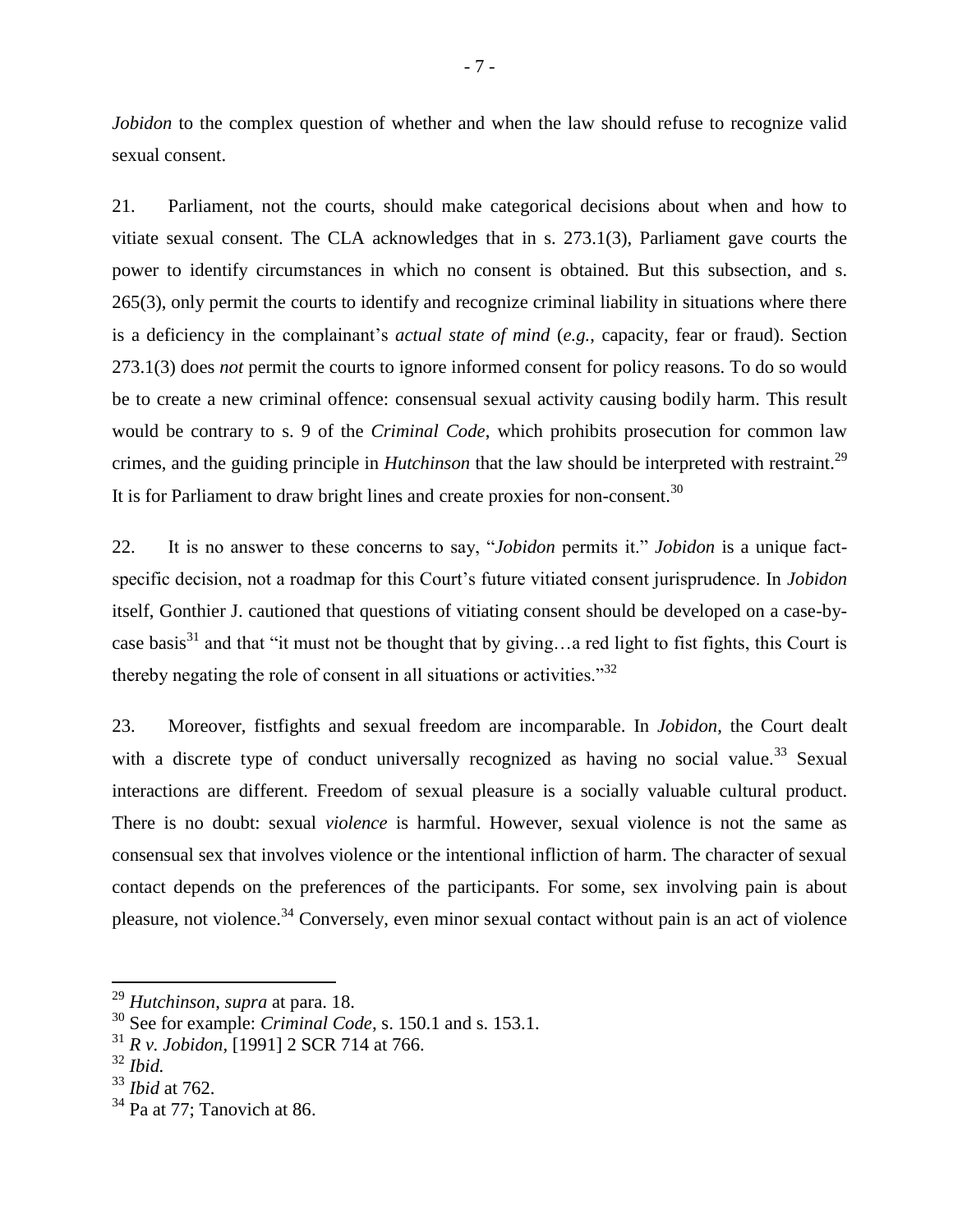for the participant who does not want or consent to it. The existence of pain or harm is not the determinant of social worth in sexual encounters.

### *2. The Thresholds Proposed by the Respondent and Interveners Are Too Low*

24. The CLA agrees, in theory, that there are certain sexual activities in which even consenting adults should not participate – but those are limited to the extreme and are not suited to a categorical judicial rule (*e.g.*, "bodily harm" or even "serious intended bodily harm"). A caseby-case, evidence-based assessment is required in which the focus is not just on harm, but whether, in all the circumstances, the conduct is of a type that is acceptable to society.<sup>35</sup> Consent is a defence to many harmful actions – even death – if the consent is valid and there is a sufficient basis on which to conclude the act has social utility.<sup>36</sup> Without setting a bright line rule, the Court can provide the following guidelines:

#### a) Serious bodily harm is not an appropriate cut-off point for consent

25. The Court should reject proposals to vitiate sexual consent based on the risk or reality of "bodily harm." Many kinds of normative sexual activity by their nature involve intimate, even forceful, physical contact. "Bodily harm" only means "something more than a *very short* time period and an injury of *very minor* degree, which results in a *very minor* degree of distress."<sup>37</sup> Unquestionably minor injuries have been held to constitute bodily harm.<sup>38</sup> This includes scratches and abrasions of less than one inch, bruising and swelling on face, thigh and hand; $^{39}$  long-lasting bruises, a sore hand and a sore throat; <sup>40</sup> a small anal tear, facial swelling and bruising, all of which was to resolve itself in a few days;<sup>41</sup> scrapes, bruises and lacerations.<sup>42</sup> This kind of bodily harm is an inherent risk of many sexual activities.

<sup>&</sup>lt;sup>35</sup> Tanovich at 93.

<sup>36</sup> *Carter v. Canada (Attorney General)*, 2015 SCC 5, [2015] 1 SCR 331 at para 63 [*Carter*].

<sup>37</sup> *Bulldog et. al.*, 2015 ABCA 251 at para. 44 [*Bulldog*] (emphasis added).

<sup>38</sup> *Ibid* at para. 44.

<sup>39</sup> *R v. Rabieifar*, [2003] OJ No. 3833 (QL)(CA), affirming in part 2002 CarswellOnt 5591 at para. 7.

<sup>40</sup> *R v. Moquin*, 2010 MBCA 22 at paras. 32-33.

<sup>41</sup> *R v. C.K.*, 2001 BCCA 379 at para. 3.

<sup>42</sup> *R v. Dorscheild,* 1994 ABCA 18 at para. 11.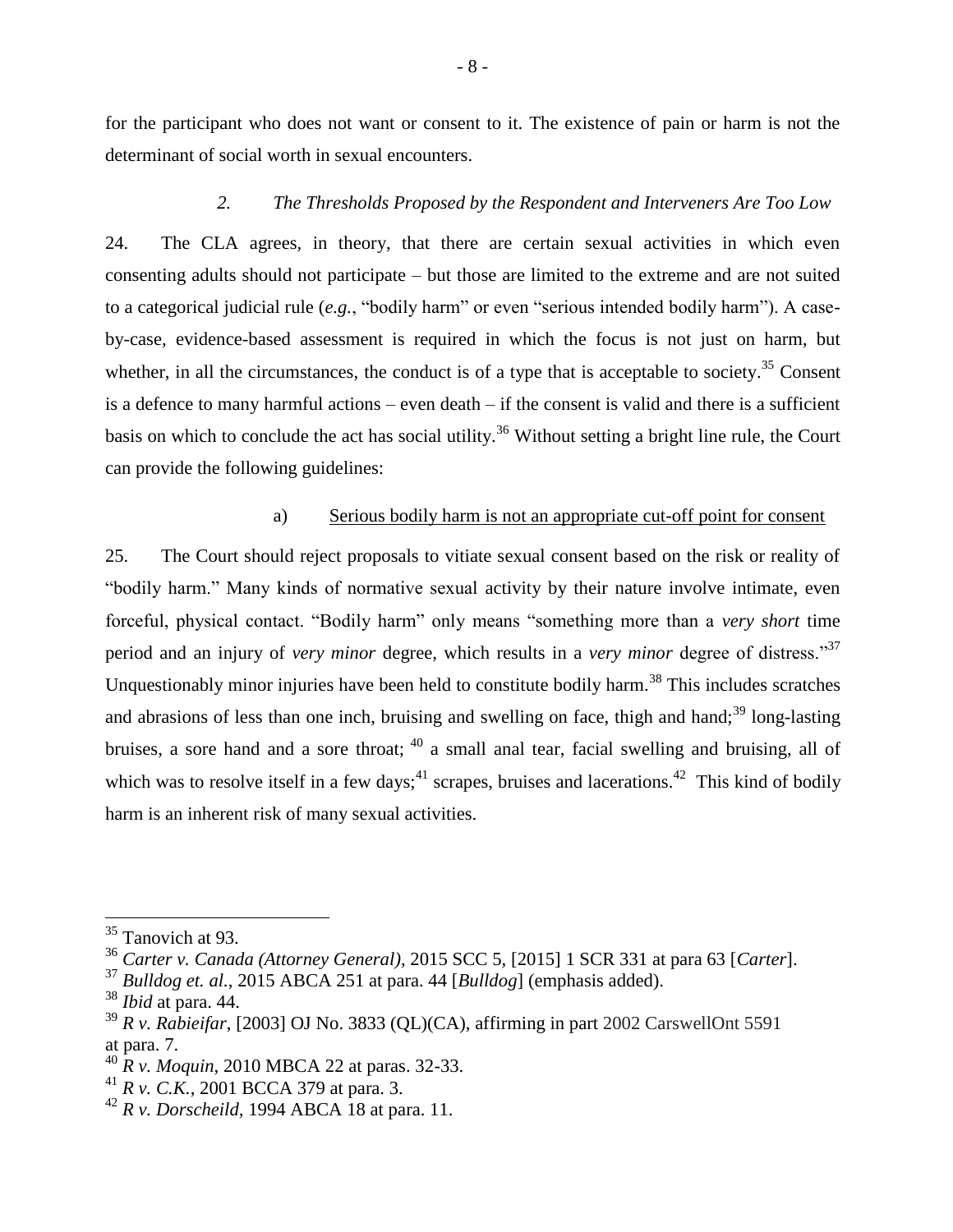26. Augmenting the standard to "serious bodily harm" does not meaningfully reduce the problem of over-criminalization. The 'aggravated assault' standard suggested by the Attorney General of Ontario, for example, would capture normative sexual contact (which can have serious consequences, such as unwanted pregnancies or STIs). It is also inconsistent with the type of painful or 'harmful' activity to which individuals can legally consent in other contexts. A stuntman can consent to a life-threatening stunt, a patient can consent to a life-threatening medical procedure and average community members frequently consent to wounds with permanent consequences, such as tattooing or ear-piercing.<sup>43</sup> If life-threatening conduct and permanent or serious 'harm' are acceptable in other contexts, there should be no *categorical* prohibition on them in the sexual context.<sup>44</sup> Absent a rule created by Parliament, a case-by-case analysis that takes into account all the circumstances is required.

### b) The accused must have intended the injury

27. Unintended consequences should rarely vitiate consent.<sup>45</sup> In an effort to ensure that only morally reprehensible conduct is caught by the criminal law, the Court should not vitiate consent unless the defendant had a specific intent to cause the injury. In the fistfight context, the Court acknowledged that a conviction based on causation alone would criminalize harmless activities like play fighting.<sup>46</sup> As noted above, even 'standard' sexual contact carries inherent risks of harm and bodily harm – and individuals accept these risks all the time. An objective bodily harm standard would have the perverse consequence of criminalizing some of this activity.

# *3. Categorical Vitiation of Consent Will Not Solve the Problem of Sexual Violence*

28. Power imbalances are, and should be, of concern to the law of sexual assault. But Canadian law already has tools in place to protect against harmful exploitative relationships. Legal consent does not exist if the complainant is underage or incapable of making an informed

<sup>43</sup> In *R v. Wong*, (2006) 211 OAC 201, 2006 CanLII 18516 (ONCA) at para. 13, the Ontario Court of Appeal took no issue with a trial judge's definition of wounding: "to injure someone in a way that breaks or cuts or pierces or tears the skin or some part of the person's body."

<sup>44</sup> See generally, discussion in *Jobidon*, *supra* at para. 22 of CLA factum.

<sup>&</sup>lt;sup>45</sup> This is particularly true if the harm threshold is low.

<sup>46</sup> *R v. Paice*, 2005 SCC 22, [2005] 1 SCR 339 at para. 12.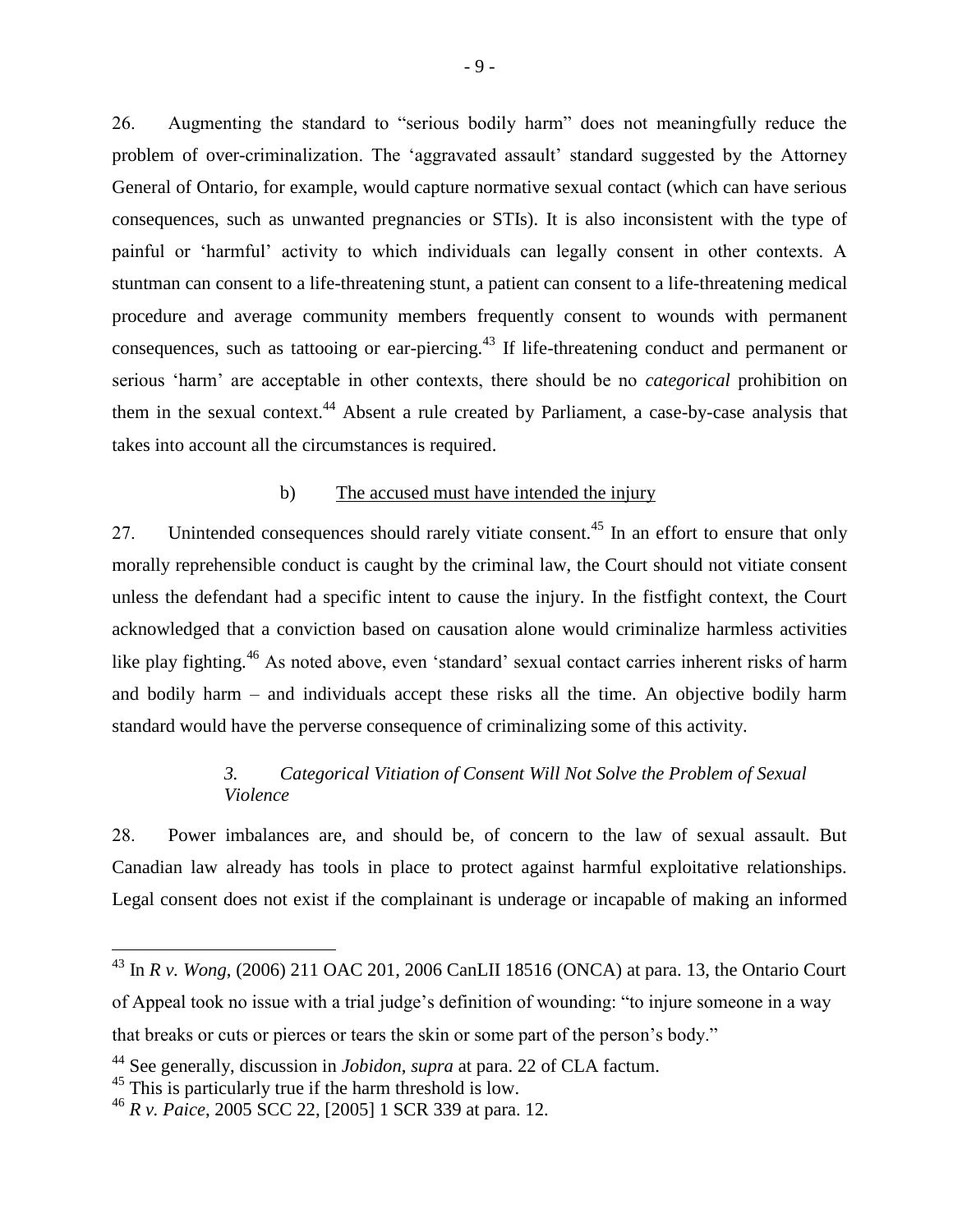choice, or if the accused induces the complainant to engage in the activity through fear or by "abusing a position of trust, power, or authority."<sup>47</sup> Consent must be positively affirmed, ongoing, contemporaneous and informed.

29. Over-criminalization will not eliminate the problem of sexual exploitation. The criminal law is a blunt tool. A properly tailored vitiated consent rule will never capture all problematic sexually violent context. This Court recognizes that at a certain point, the importance of personal autonomy outweighs the risk of exploitation  $-$  particularly where there is an absence of evidence about the extent to which a particular activity is exploitative, or the extent to which prohibiting it will prevent exploitation.<sup>48</sup> That balancing act does not permit the criminalization of conduct on the basis that exploitation is *possible.* The courts must protect the power of choice even in "circumstances where [it] instinctively recoil[s] from the choice."49 Distaste, in the absence of evidence, is not a basis for categorically criminalizing truly consensual behaviour.

#### III. **SUBMISSIONS ON COSTS**

30. TheCLA seeks no costs and asks that no costs be awarded against it.

### IV. **NATURE OF THE ORDER REQUESTED**

31. The CLA requests leave to present oral argument at the hearing of the appeal.

All of which is respectfully submitted this  $13<sup>th</sup>$  day of September, 2018.

Megan Savard and Samara Secter Counsel to the Intervener CLA

<sup>47</sup>*Criminal Code,* s. 150.1; s. 265(3)(a); s. 273.1 (2)(d).

<sup>48</sup> See generally, *Canada (Attorney General) v. Bedford,* 2013 SCC 72, [2013] 3 SCR 1101; *Carter, supra.* 

*<sup>49</sup> A.C. v. Manitoba (Director ofChild and Family Services),* 2009 SCC 30, [2009] 2 SCR 181, at para. 219.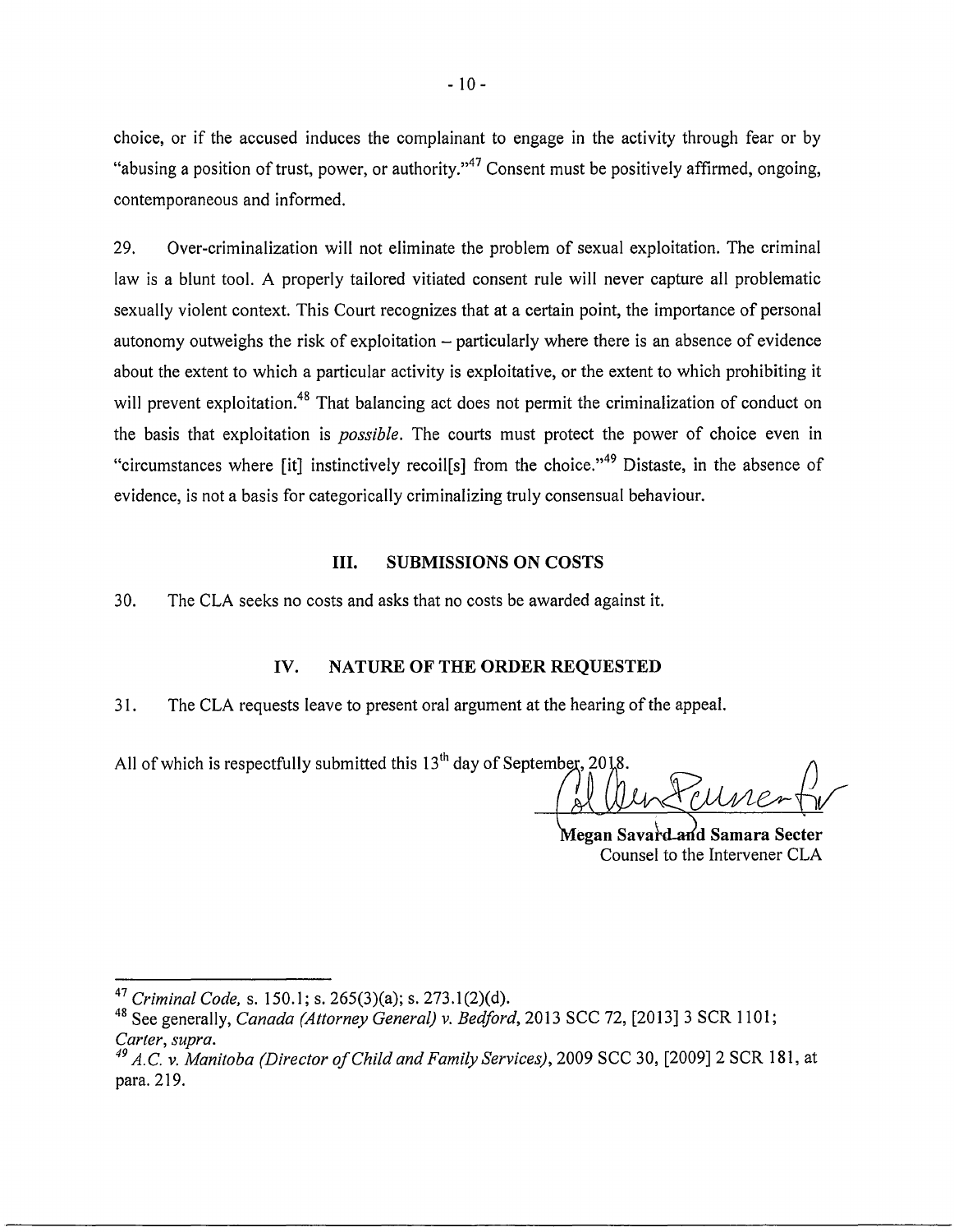# **TABLE OF AUTHORITIES**

# **Paragraph Number**

# **Case Law**

| AC v. Manitoba (Director of Child and Family Services), 2009 SCC 30       |    |
|---------------------------------------------------------------------------|----|
|                                                                           |    |
| Application under s. 83.28 of the Criminal Code (Re), 2004 SCC 42,        |    |
|                                                                           |    |
|                                                                           |    |
|                                                                           |    |
| Canada (Attorney General) v. Bedford, 2013 SCC 72,                        |    |
|                                                                           |    |
| Carter v. Canada (Attorney General), 2015 SCC 5, [2015] 1 SCR 331  24, 29 |    |
|                                                                           |    |
|                                                                           |    |
|                                                                           | 17 |
|                                                                           |    |
|                                                                           |    |
|                                                                           |    |
|                                                                           |    |
|                                                                           |    |
|                                                                           |    |
|                                                                           |    |
|                                                                           |    |
|                                                                           |    |
|                                                                           |    |
|                                                                           |    |
|                                                                           |    |
|                                                                           |    |
|                                                                           |    |
|                                                                           |    |
|                                                                           |    |
| R v. Rabieifar, [2003] OJ No. 3833, 2003 CanLII 22353 (ONCA) 25           |    |